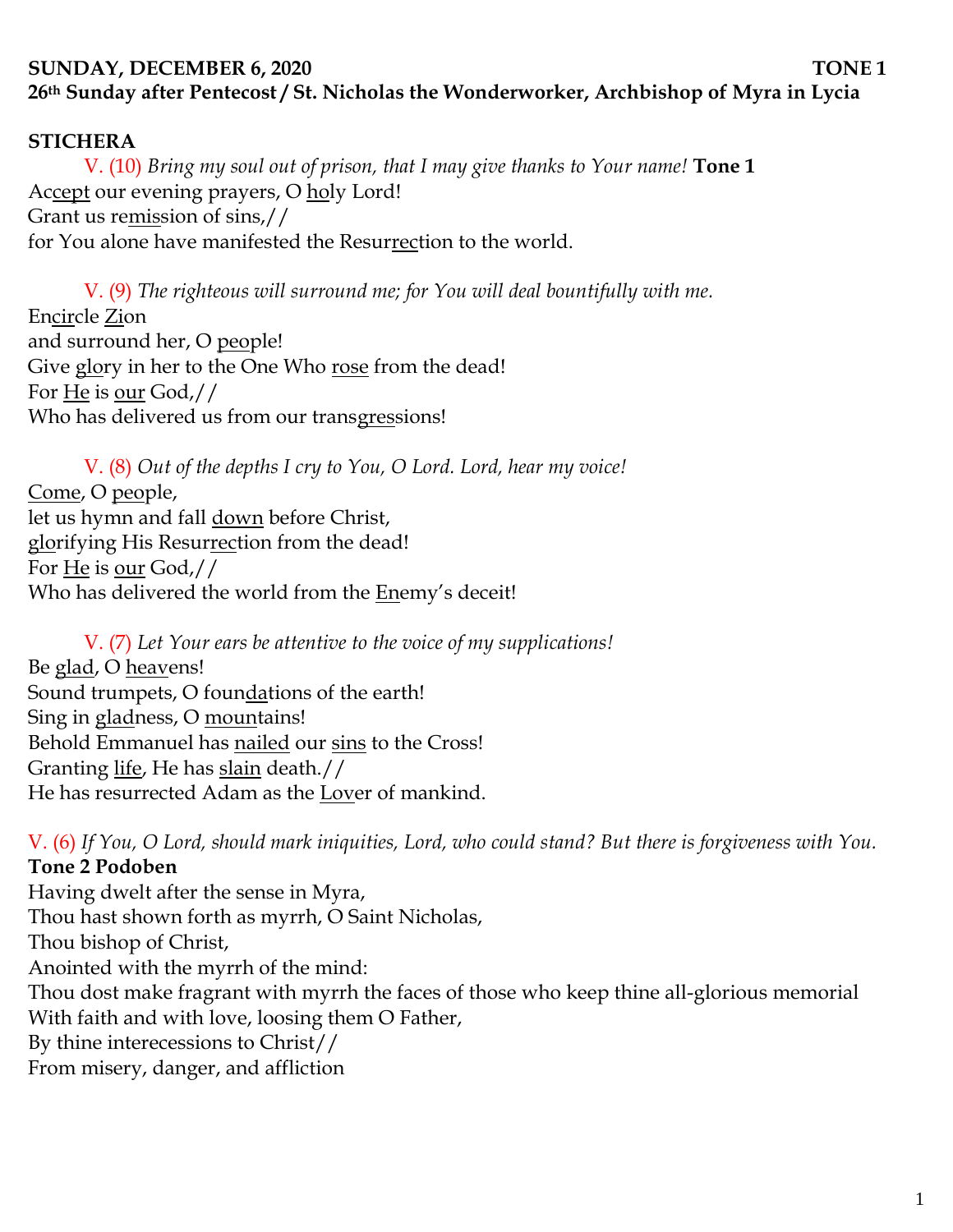V. (5) *For Your Name's sake I wait for You, O Lord. My soul has waited for Your word; my soul has hoped on the Lord.* 

Thou, O Saint Nicholas, servant indeed of Christ Hast been truly shown forth to the faithful people as victor, Strong in temptation, and worthy of thy name. For being called to all places, Thou art swift to approach those who run with love under thy protection. And making thyself visible to the faithful by day and by night, Thou dost save them from temptation// And calamity.

V. (4) *From the morning watch until night, from the morning watch, let Israel hope on the Lord!*  Thou hast appeared in a dream to the Emperor Constantine and to Avlabios, putting fear into them, thou hast thus said, "Set free with all speed Those ye hold unjustly bound in prison For they are not guilty of lawless murder. Moreover, shouldst thou disobey me, When I pray to God// I shall raise a complaint against thee, O king."

V. (3) *For with the Lord there is mercy and with Him is plenteous redemption, and He will deliver Israel from all his iniquities.* O Saint Nicholas, the glorious, Thou holy preacher of Christ, Thou art a great and warm protector of those in danger: Whether they be far or near, Both on earth and sailing the seas, For thou art a most compassionate and mighty intercessor. Therefore, assembling, we cry aloud: Pray to the Lord// That we may be delivered from all calamity.

V. (2) *Praise the Lord, all nations! Praise Him, all peoples!* What crowns of praise shall we weave the bishop? Who was at Myra in the flesh And reaches out in spirit Towards all who sincerely love him. He is the couns'ler of all in affliction The refuge of all in danger, The tower of godliness, the champion of the faithful For whose sake Christ who has great mercy// Laid low the arrogancy of the adversary.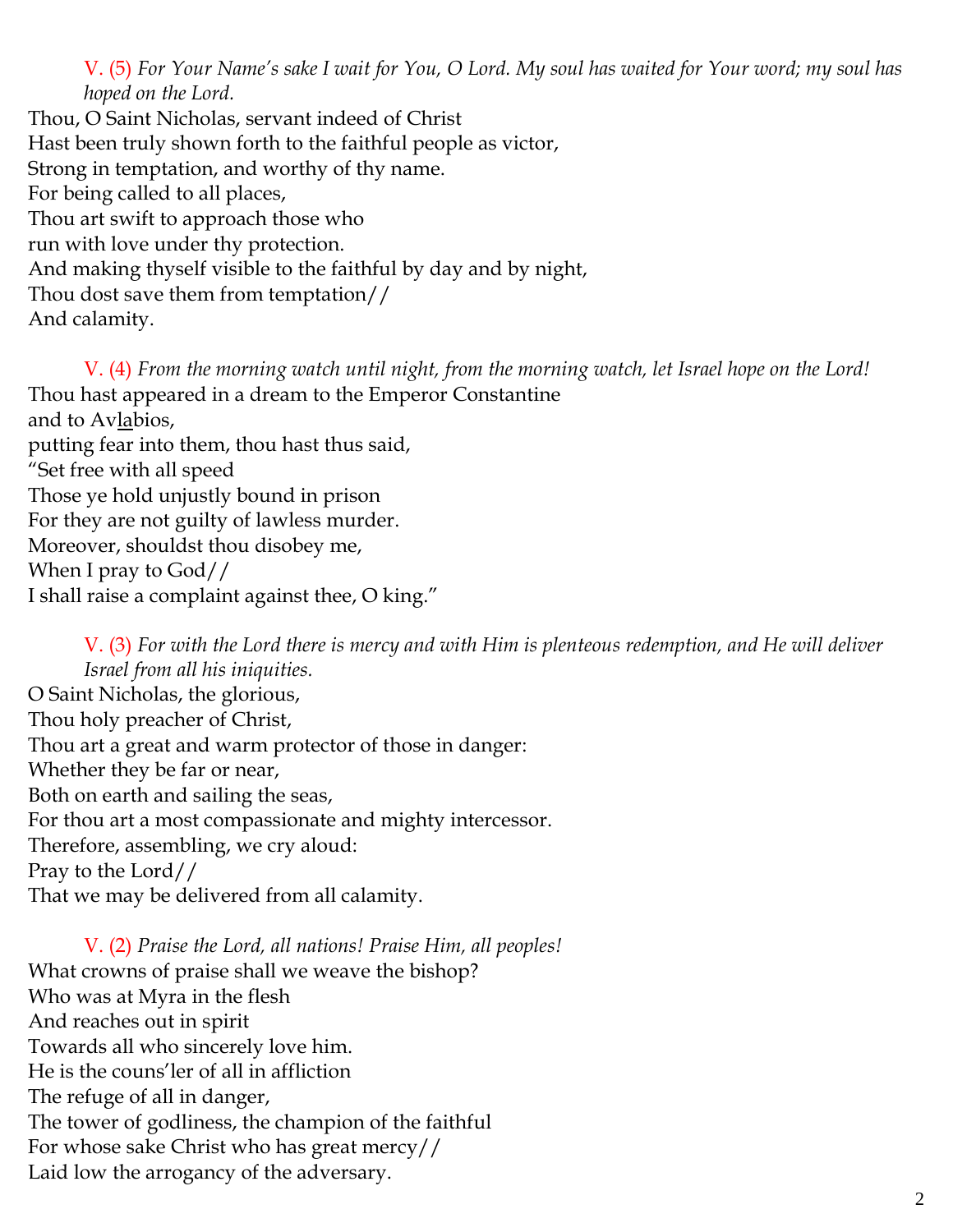V. (1) *For His mercy is confirmed on us, and the truth of the Lord endures forever.*  What songs of praise shall we sing to the **Bishop?** He wrestled against godlessness and was the champion of godliness, a great leader, shield and teacher of the Church, who put all inglorious heresy to shame, the destroyer and fierce opponent of  $\Delta$ rius, whose arrogance was overthrown by Christ,// Who grants to the world great mercy.

*Glory to the Father, and to the Son, and to the Holy Spirit;* **Tone 6** *(for St. Nicholas)* You that love the feasts, let us gather and sing the praises of the fair ornament of bishops, the glory of the Fathers, the fount of wonders and the great protector of the *faithful*. Let us say: "Rejoice, guardian of the people of  $Myra$ , their chief and honored counselor and the pillar that cannot be moved! Rejoice, light filled with brightness! You make the ends of the world shine with wonders. Rejoice, divine delight of the afflicted, the fervent advocate of those who suffer from injustice! And now, all-blessed Nicholas, never cease praying to Christ our God// for those who honor the high feast of your memorial with <u>faith</u> and love!"

*now and ever, and unto ages of ages. Amen.* **Tone 1** *(Theotokion – Dogmatikon)* Let us praise the Virgin Mary! The gate of heaven, the glory of the world! The song of the angels, the beauty of the faithful! She was born of <u>man</u>, yet gave <u>birth</u> to God! She was revealed as the heaven, as the temple of the Godhead! She destroyed the wall of enmity! She commenced the peace; she opened the Kingdom! Since she is our foundation of faith, our defender is the Lord Whom she bore! Courage! Courage! O People of God! For Christ will destroy our enemies// since He is all <u>powerful</u>.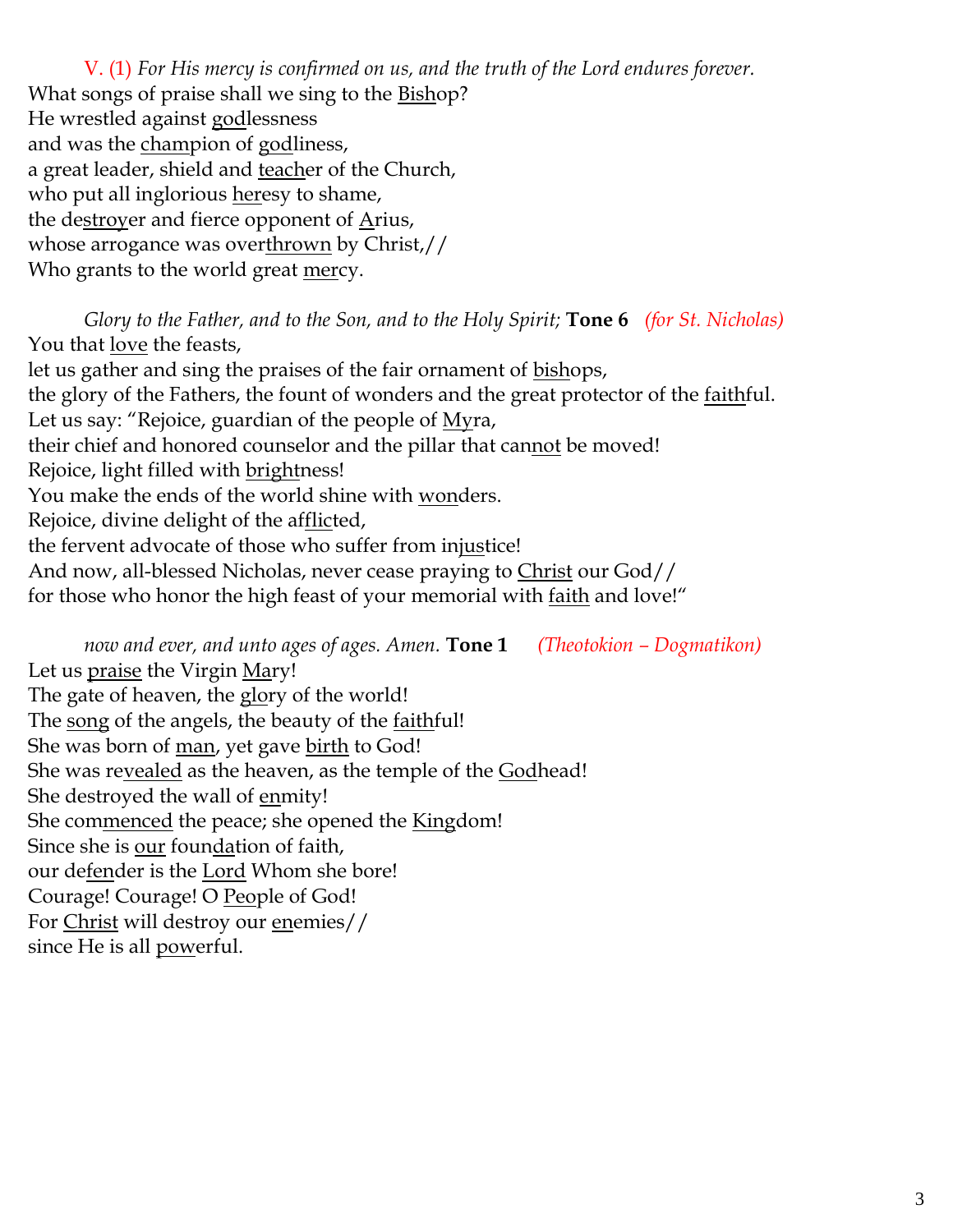#### **SCRIPTURE READINGS**

# **The Reading is from Proverbs.** Selection[.\[25\]](https://web.archive.org/web/20160322161424/http:/anastasis.org.uk/readings_for_january.htm#_ftn25)

The memory of a just man is praised, and the Lord's blessing is upon his head. Blessed is one who has found wisdom; a mortal who knows understanding. To import her is better than treasures of gold and silver. She is more valuable than precious stones; nothing of value equals her worth. Justice proceeds from her mouth; she bears law and mercy on her tongue. Therefore, my children, listen to me, for I speak weighty things. And blessed is the one who keeps my ways. For my goings out are the goings out of life, and favour is prepared from the Lord. Therefore I exhort you, and utter my voice to the children of humankind. Because I, Wisdom, have prepared counsel, knowledge and understanding. I have called on them. Counsel and sureness are mine; prudence is mine, strength is mine. I love those who are my friends, while those who seek me will find grace. You innocent, then, understand cunning; you untaught, take it to heart. Listen to me, for I will speak weighty things, and I will open right things from my lips. Because my throat will meditate truth; lying lips are abominable before me. All the words of my mouth are with justice, there is nothing crooked in them nor twisted. They are all straight for those who understand, and right for those who find knowledge. For I teach you what is true, that your hope may be in the Lord and that you may be filled with spirit.

# **The Reading is from Proverbs.** [10:31-32 & 11:1-12]

The mouth of the just drops wisdom; but the tongue of the unjust will be cut out. The lips of just men know graces; but the mouth of the impious is turned away. A false balance is an abomination before the Lord; but a just weight is acceptable to him. Wherever pride enters, there too dishonour; but the mouth of the humble meditates wisdom. The perfection of the devout will guide them, but the crookedness of the treacherous will carry them off. Property does not profit in the day of wrath, but justice will deliver from death. When a just man dies he leaves regret; ready and welcome the destruction of the ungodly. The justice of the blameless keeps their ways straight, but impiety encounters injustice. The justice of upright men will deliver them, but transgressors are caught by base counsel. When a just man dies his hope does not perish; but the boast of the ungodly perishes. A just man escapes from the hunt, but the ungodly is given up in his place. In the mouth of the ungodly is a snare for citizens, but the perception of the just brings prosperity. By the good things of the just a city is successful, and in the loss of the ungodly their is gladness. By the blessing of the upright a city is exalted, but by the mouth of the ungodly it will be overthrown. One who lacks sense sneer at their fellow citizens, an intelligent man practices stillness.

# **The Reading is from the Wisdom of Solomon.** [4:7-15]

A just man, even if he die early, will be at rest. For an honoured old age is not so for length of time, nor is it measured by the number of years. Understanding is peoples' true grey hairs, and a ripe old age a spotless life. Having become pleasing to God, he was loved; and while living among sinners, he was taken away. He was snatched away lest wickedness pervert his understanding, or trickery deceive his soul. For the witchery of what is paltry dims what is good, and the inconstancy of desire undermines an innocent mind. Made perfect in a short time, he fulfilled long years, for his soul was pleasing to the Lord, therefore he hurried him from the midst of evil. But the peoples saw and did not understood, nor did they lay such a thing to heart, that grace and mercy are with his holy ones, and his presence with his chosen ones.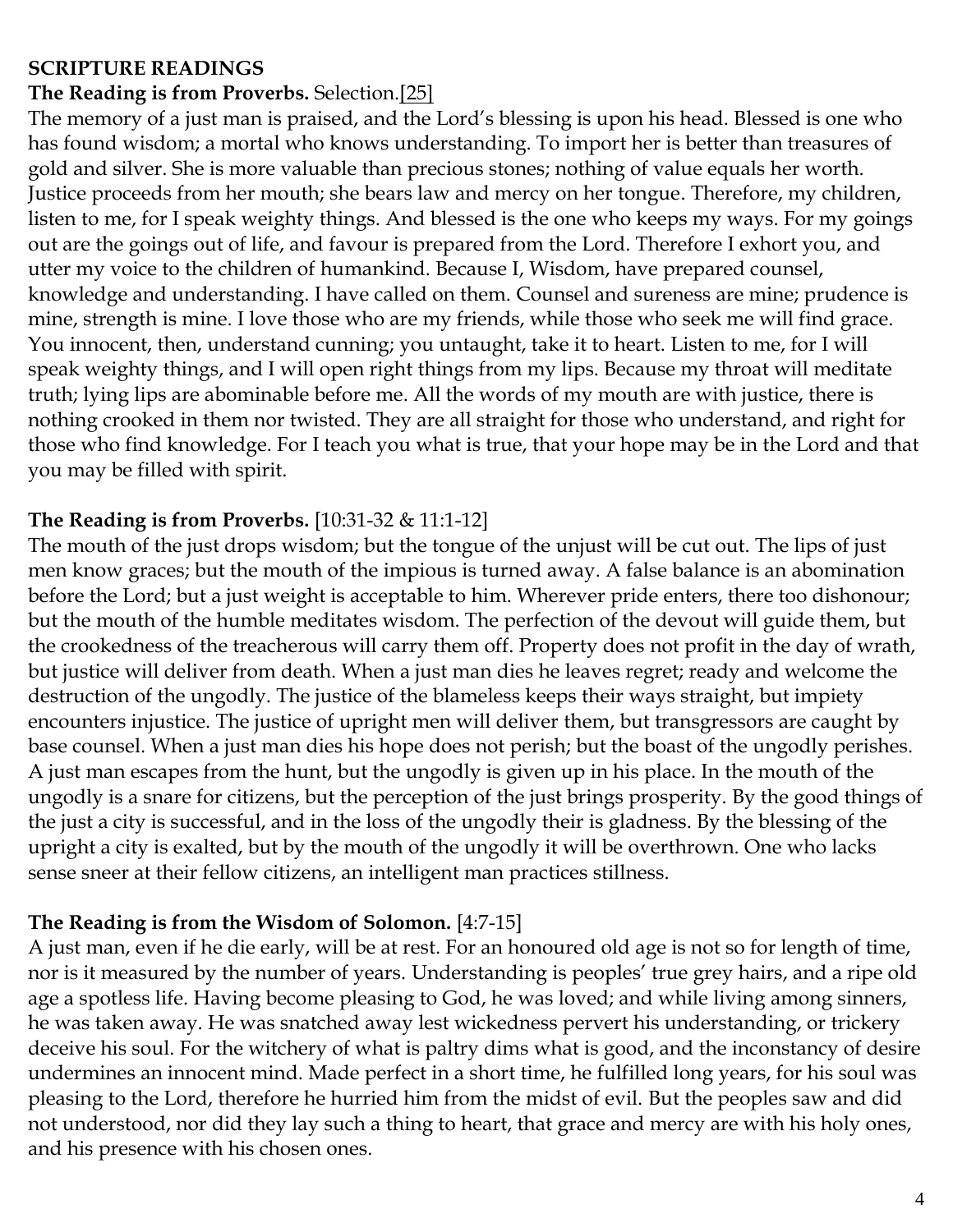# **LITYA**

**Tone 2** Christ our God has revealed you to your flock, O Bishop Nicholas, as an example of faith and an image of meekness. For you <u>brought</u> a sweet fragrance into <u>My</u>ra, shining brightly by your divine acts of virtue, as the advocate of orphans and <u>wid</u>ows.// Therefore never cease to intercede that our souls may be saved!

O Father <u>Nich</u>olas, the shrine of your fragrant relics graces Myra abundantly. And as you appeared in a dream to the emperor, setting free those unjustly condemned to prison, death and bonds,// so now also you visibly intercede for our souls.

O Father Nicholas, should the city of Myra be silent, yet the whole world, enlightened by the fragrance of your myrrh and many wonders, joined by those condemned and saved by you, raises hymns of praise? Together with the people of Myra we also cry aloud in songs:// "Intercede that our <u>souls</u> may be saved!"

**Tone 4** O Father Nicholas, you are the fragrant temple of the all-Holy Spirit, a fountain flowing with the myrrh of gladness, the divine spices of Christ. For you have gone <u>out</u> into <u>all</u> the earth as an imitator of the Apostles, through the telling of your wonders. You have appeared in dreams to people <u>far</u> and near, delivering those who were to die unjustly from the sword, and saving from dangers those who call on you. As we praise you unceasingly,// set us free from approaching calamities by your intercessions!

**Tone 8** The fruit of your brave deeds, O holy Father, has enlightened and brought joy to the hearts of the <u>faithful</u>. Who cannot wonder at your measureless patience and humility, at your graciousness towards the poor, at your compassion for the afflicted? O Bishop Nicholas, you have divinely taught all things well,// and now, wearing your unfading crown, you intercede for our souls!

*Glory to the Father, and to the Son, and to the Holy Spirit.* **Tone 6** O good and faithful servant, worker of the <u>vineyard of Christ</u>, you have both borne the burden of the day, and increased the talent given to you. You have not shown envy towards those coming after you,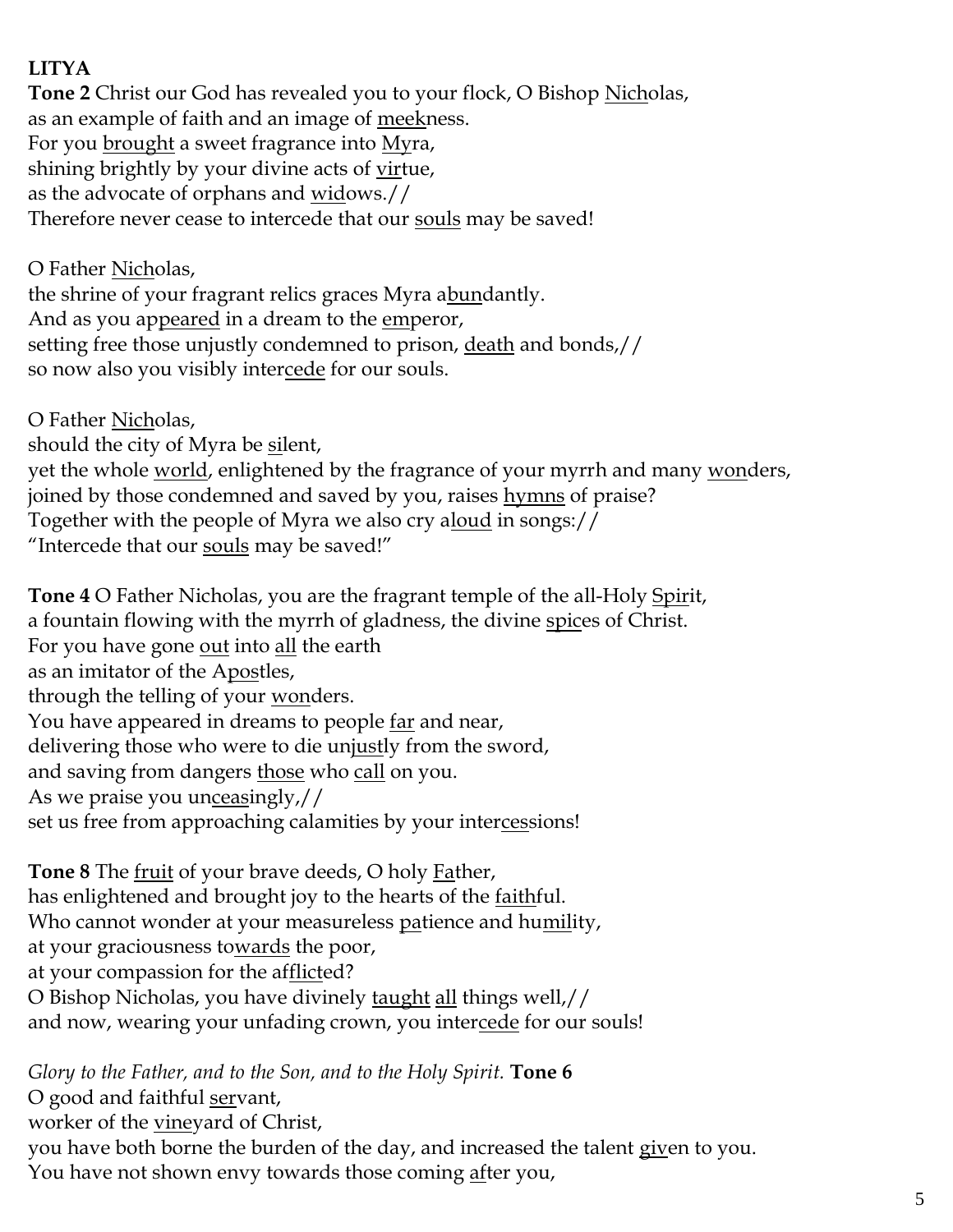therefore the gate of heaven has been opened to you. Enter into the joy of your Lord and intercede for us, O saint Nicholas, for in the course of this temporal life you have run the race to the praise of the Lord, Who has given you glory in the true and heavenly life!// Since you have boldness before Him, pray that our souls may be saved!

*now and ever, and unto ages of ages. Amen.* **Tone 6** *(for the Forefeast of the Nativity of Christ)* Triumph, O <u>Zi</u>on! Rejoice, Jerusalem, city of Christ our God! Receive the Creator contained within a cave and a manger! Open the gates to me; I will enter to see a Child wrapped in swaddling clothes, Who upholds the creation in the palm of His hand, Whose praises the Angels sing with unceasing voice:// the Lord and Giver of Life, Who saves the human race.

#### *When the singers have completed the stichera, the deacon says:*

**G**od, save your people and bless your inheritance, watch over your world in mercy and compassions, lift up the horn of right-glorifying Christians and send down upon us your rich mercies, through the intercessions of our all-pure lady the Birthgiver of God and ever-virgin Mary, by the power of the precious and life-creating Cross, by the protections of the honorable bodiless powers of heaven, through the supplications of the honorable, glorious prophet, forerunner and baptist John, of the holy, glorious, and all-laudable apostles, of our fathers among the saints, great hierarchs and teachers of the world Basil the Great, Gregory the Theologian and John the Goldenmouth; Athanasius and Cyril, John the Merciful, patriarchs of Alexandria, Nicholas of Myra, the wonderworker whose remembrance we fulfill, and Spyridon the bishop of Trimythous, the wonderworker; of the holy glorious and right-victorious martyrs, of the holy glorious great martyrs George the trophy-bearer, Demetrios the myrrh-streamer, Theodore the Recruit and Theodore the Commander, of our venerable and God-bearing Fathers, of the holy and righteous ancestors of God Joachim and Anna, and of all your saints, we implore you, only Lord full of mercy, hear us the sinners who pray to you and have mercy on us.

*Choir:* Lord, have mercy. *(x3)*

**A**gain we pray for our rulers, that the Lord our God works together with them and makes them prosper in all.

*Choir:* Lord, have mercy. *(x3)*

**A**gain we pray for our Archbishop and father (name). *Choir:* Lord, have mercy. *(x3)*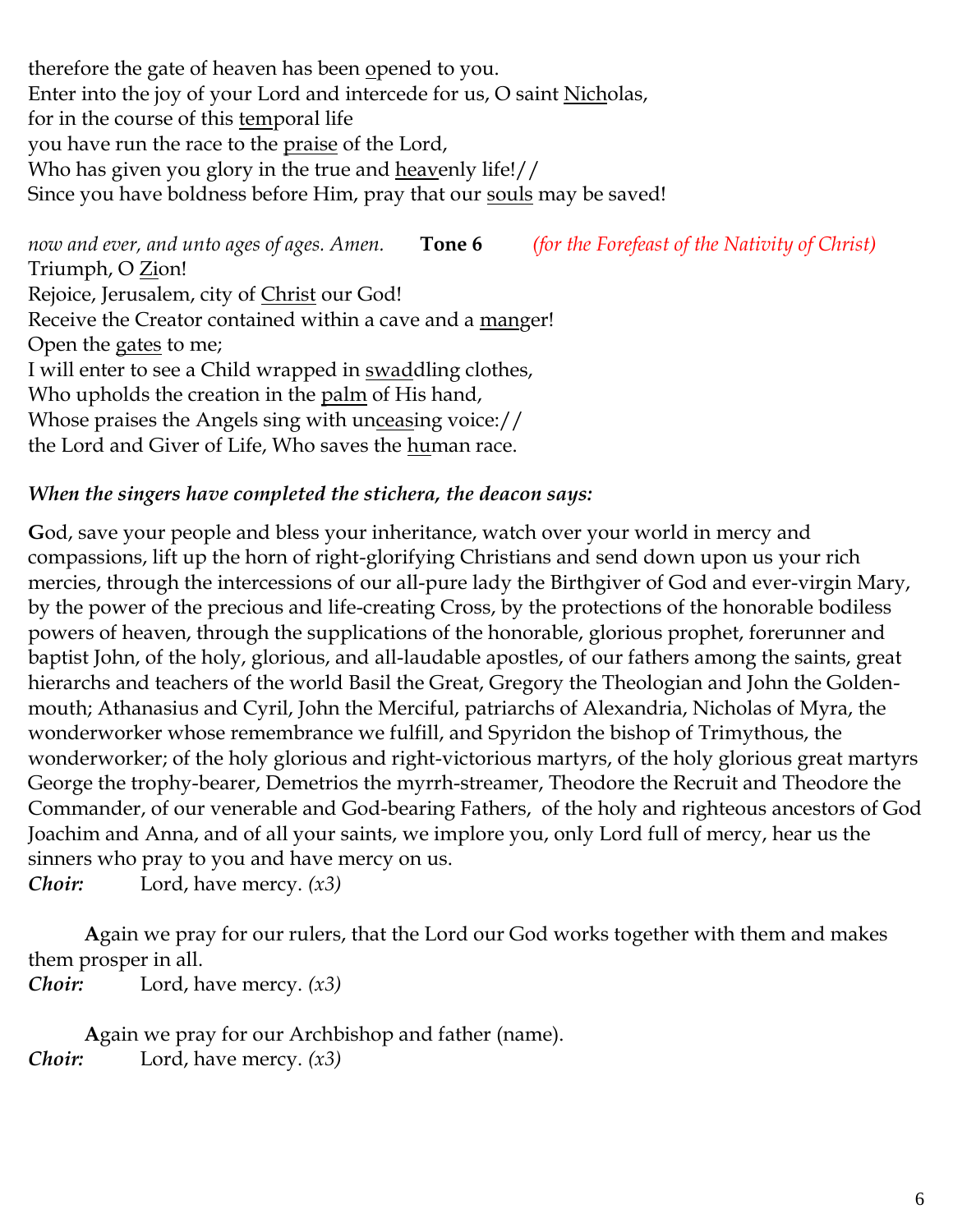**A**gain we pray for every Christian soul distressed and weary, in need of God's mercy and help, for the protection of this holy house and those who dwell in it, for the peace and stillness of the whole world, for the stability of the holy Churches of God, for the salvation and help of our fathers and brothers who with diligence and fear of God labor and serve, for those who are absent and those who are abroad, for the healing of those who lie in infirmity, for the repose, blessed memory and remission of sins of all our right-glorifying fathers and brethren gone before us, who piously lie asleep here and everywhere, for deliverance of the imprisoned, and for our brethren who are in ministries, and for all who serve and have served in this holy house, let us say: *Choir:* Lord, have mercy. *(x3)*

**A**gain we pray that this holy house, and every monastery, city, and countryside be kept from pestilence, famine, earthquake, flood, fire, sword, invasion of enemies, civil war, and sudden death; that our good God who loves mankind be gracious, favorable, and conciliatory, and turn away and dispel all the wrath and illness stirred up against us, and deliver us from his looming righteous threat, and have mercy on us.

*Choir:* Lord, have mercy. *(x3)*

**A**gain we pray that the Lord God will hear the voice of our supplication, of the sinners, and have mercy on us.

*Choir:* Lord, have mercy. *(x3)*

*Priest:* Hear us, God, our Savior, the hope of all the ends of the earth and of those who are far off upon the sea; and be gracious, Master, be gracious to us, upon our sins, and have mercy on us. For you are a merciful God and love mankind, and to you we send up glory, to the Father and to the Son and to the Holy Spirit, now and ever and to the ages of ages.

*Choir:* Amen. *Priest:* Peace to all. *Choir:* And to your spirit. *Deacon:* Let us bow our heads to the Lord.

*Choir:* To You, O Lord.

#### *All bow their heads as the priest says the following prayer aloud:*

**M**aster full of mercy, Lord Jesus Christ our God, through the intercessions of our all-pure Lady the Birthgiver of God and ever-virgin Mary, by the power of the precious and life-creating Cross, by the protections of the honorable bodiless powers of heaven, through the supplications of the honorable, glorious prophet, forerunner and baptist John, of the holy, glorious, and all-laudable apostles, of our fathers among the saints, great hierarchs and teachers of the world Basil the Great, Gregory the Theologian and John the Golden-mouth; Athanasius and Cyril, John the Merciful, patriarchs of Alexandria, Nicholas of Myra, the wonderworker, whose remembrance we fulfill, and Spyridon the bishop of Trimythous, the wonderworker; of the holy glorious and right-victorious martyrs, of the holy glorious great martyrs George the trophy-bearer, Demetrios the myrrh-streamer, Theodore the Recruit and Theodore the Commander, of our venerable and God-bearing Fathers, of the holy and righteous ancestors of God Joachim and Anna, and of all your saints, make our supplication acceptable, grant us remission of our trespasses, shelter us in the shelter of your wings, drive away from us every enemy and adversary, make our life peaceful, Lord, have mercy on us and on your world and save our souls, for you are good and love mankind.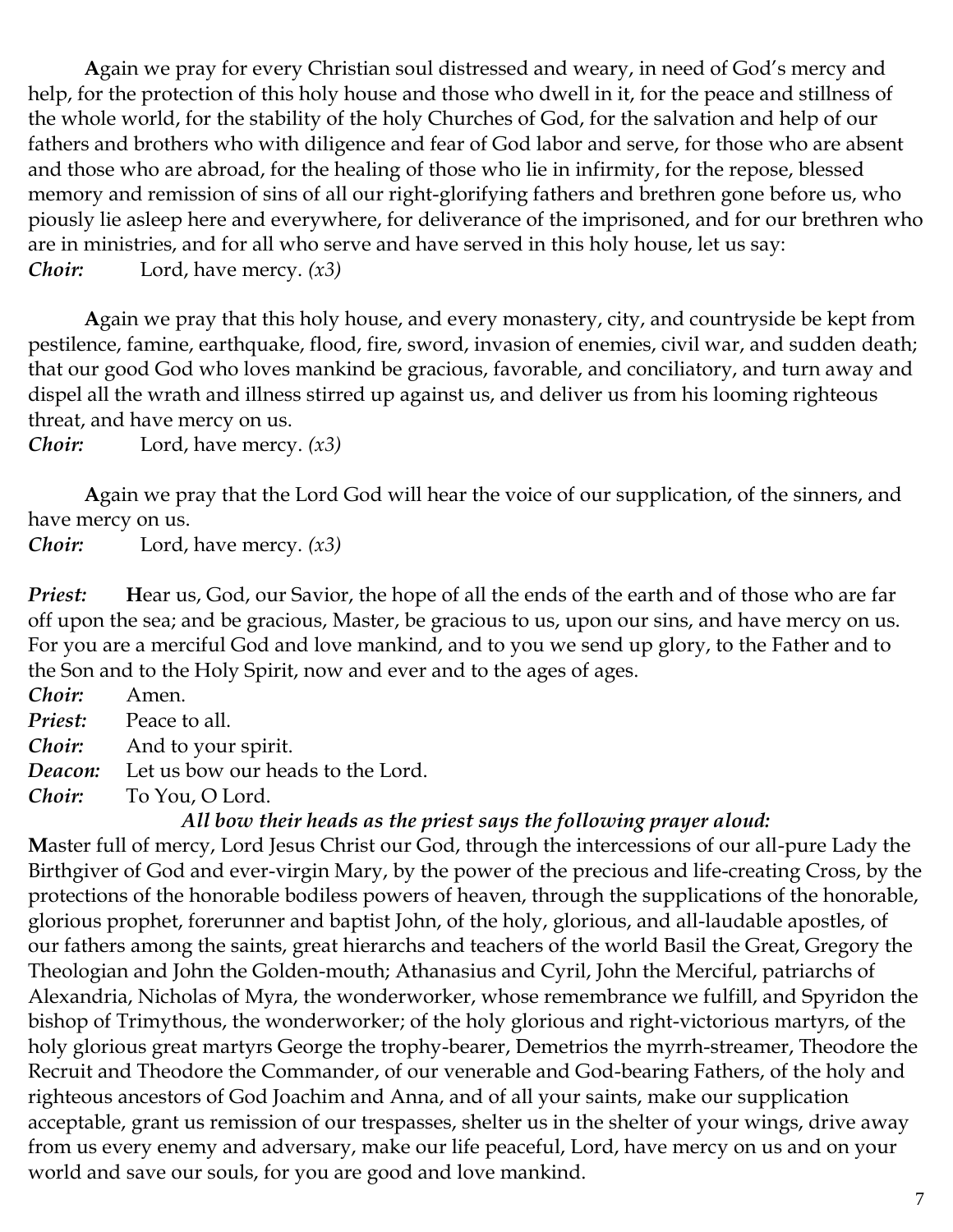*Choir:* Amen.

*Priest:* Rejoice, O Virgin Theotokos, Mary full of grace, the Lord is with you. Blessed are you among women and blessed is the fruit of your womb, for you have borne the Savior of our souls. *(x1)*

*Choir:* Rejoice, O Virgin Theotokos, Mary full of grace, the Lord is with you. Blessed are you among women and blessed is the fruit of your womb, for you have borne the Savior of our souls. *(twice)*

#### *The priest takes one of the loaves from the five loaves and with it makes the sign of the cross over the loaves.*

**Deacon:** Let us pray to the Lord.

*Choir:* Lord, have mercy.

*Priest:* **L**ord Jesus Christ our God, who blessed the five loaves in the wilderness and with them fed the five thousand, yourself also bless these loaves, the wheat, the wine and the oil, and multiply them in this holy city and in the whole world; and sanctify your faithful servants who will partake of them. **F**or it is you who bless and sanctify all things, Christ our God, and to you we send up glory, together with your unoriginate Father and your all-holy, and good, and life-creating Spirit, now and ever, and to the ages of ages.

*Choir:* Amen.

# **The priest takes one of the loaves and sings in Tone 7:**

- *Priest:* Rich men have turned poor  $*$  and gone hungry;  $*$  but they that seek the Lord  $*$  shall not be deprived of any good thing. *(once)*
- *Choir:* Rich men have turned poor \* and gone hungry; \* but they that seek the Lord \* shall not be deprived of any good thing. *(twice)*

# **APOSTICHA**

**Tone 1** We have been freed from sufferings by Your suffering, O Christ. We have been delivered from corruption by Your Resurrection.// O Lord, glory to You!

V. *The Lord is King; He is robed in majesty!*  Let creation rejoice! Let the **heavens** be glad! Let the nations clap their hands with gladness, for Christ our Savior has nailed our sins to the Cross. Slaying death, He has given life.// He has resurrected fallen Adam as the Lover of man.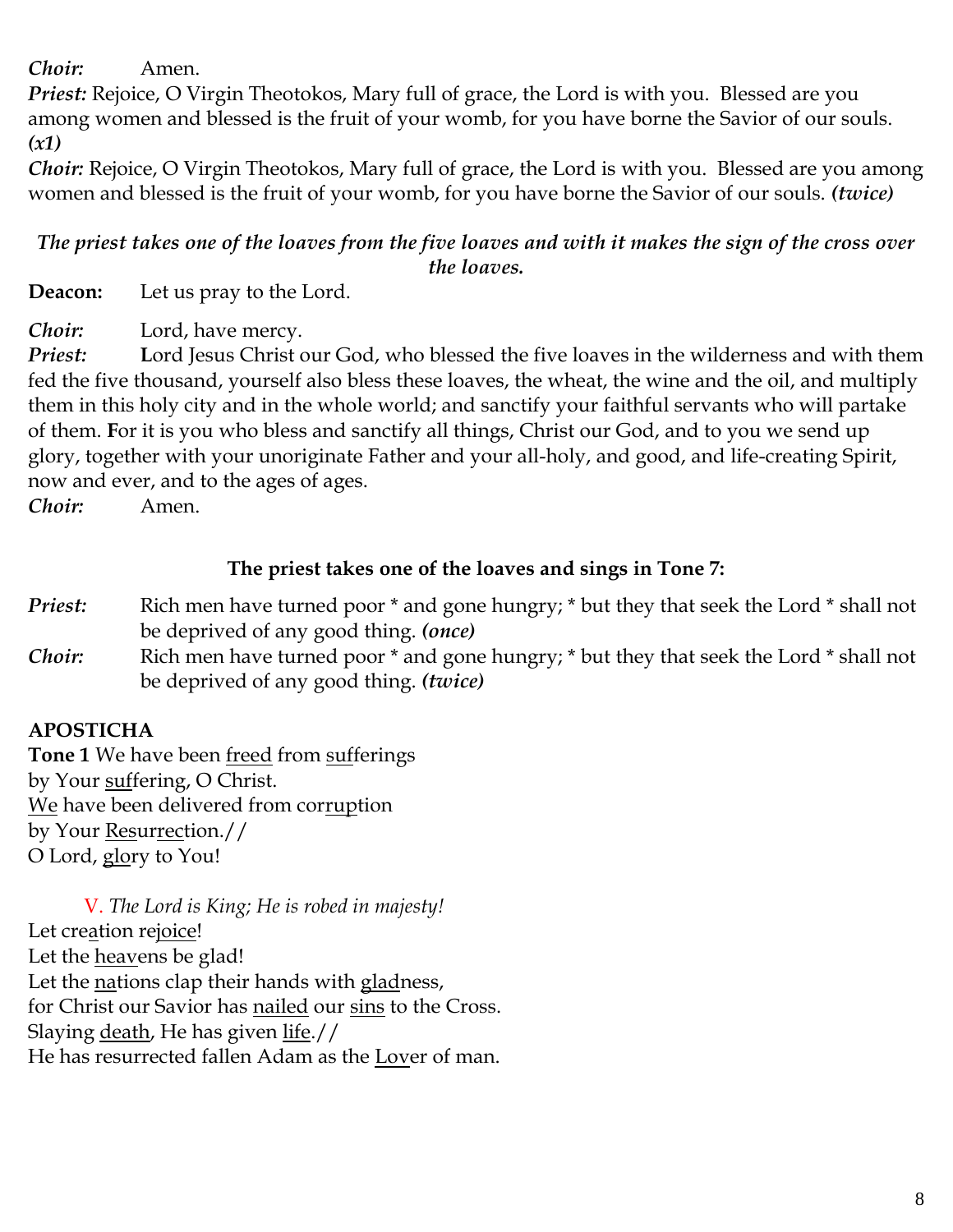V. *For He has established the world, so that it shall never be moved.* As King of heaven and earth, You were voluntarily crucified in Your love for man. Hell was angered when it met You below. Adam rose seeing You, the Creator, <u>un</u>der the earth. O wonder! How has the Life of all tasted death? You enlightened the <u>world</u> which cries:// O Lord, Who rose from the dead, glory to You!

V. *Holiness befits Your house, O Lord, forevermore!*  The <u>myrrh</u>bearing women came with haste to Your tomb, bearing myrrh and lamenting. Not <u>find</u>ing Your most pure body, they learned from the angel of the new and glorious wonder. They told the Apostles:// "The Lord is risen, granting the world great mercy."

*Glory to the Father, and to the Son, and to the Holy Spirit;* **Tone 6** O man of God and faithful servant, minister of the Lord and man of desires, chosen vessel, pillar and foundation of the Church, inheritor of the Kingdom,// let your supplication for us to the Lord be unceasing!

*now and ever, and unto ages of ages. Amen.* **Tone 6** O unwedded Virgin, from where have you come? Who has given you birth? Who is your mother? How can you carry your Creator in your arms? How is your womb free from corruption? Most holy one, we see great and fearful mysteries upon earth fulfilled in you; we adorn the cave as a house worthy of you; we ask the heavens to <u>send</u> us a star, for behold, the Magi proceed from the **East** to the West, desiring to see the Salvation of mortal men// shining in your arms as a <u>Pil</u>lar of Flame.

#### **TROPARIA**

**Tone 1** When the stone had been sealed by the Jews, while the soldiers were guarding Your most pure body, You <u>rose</u> on the third day, O Savior, granting <u>life</u> to the world. The powers of heaven therefore cried to You, O Giver of Life: "Glory to Your Resur<u>rec</u>tion, O Christ! Glory to Your Kingdom!// Glory to Your dispensation, O <u>Lov</u>er of mankind!"